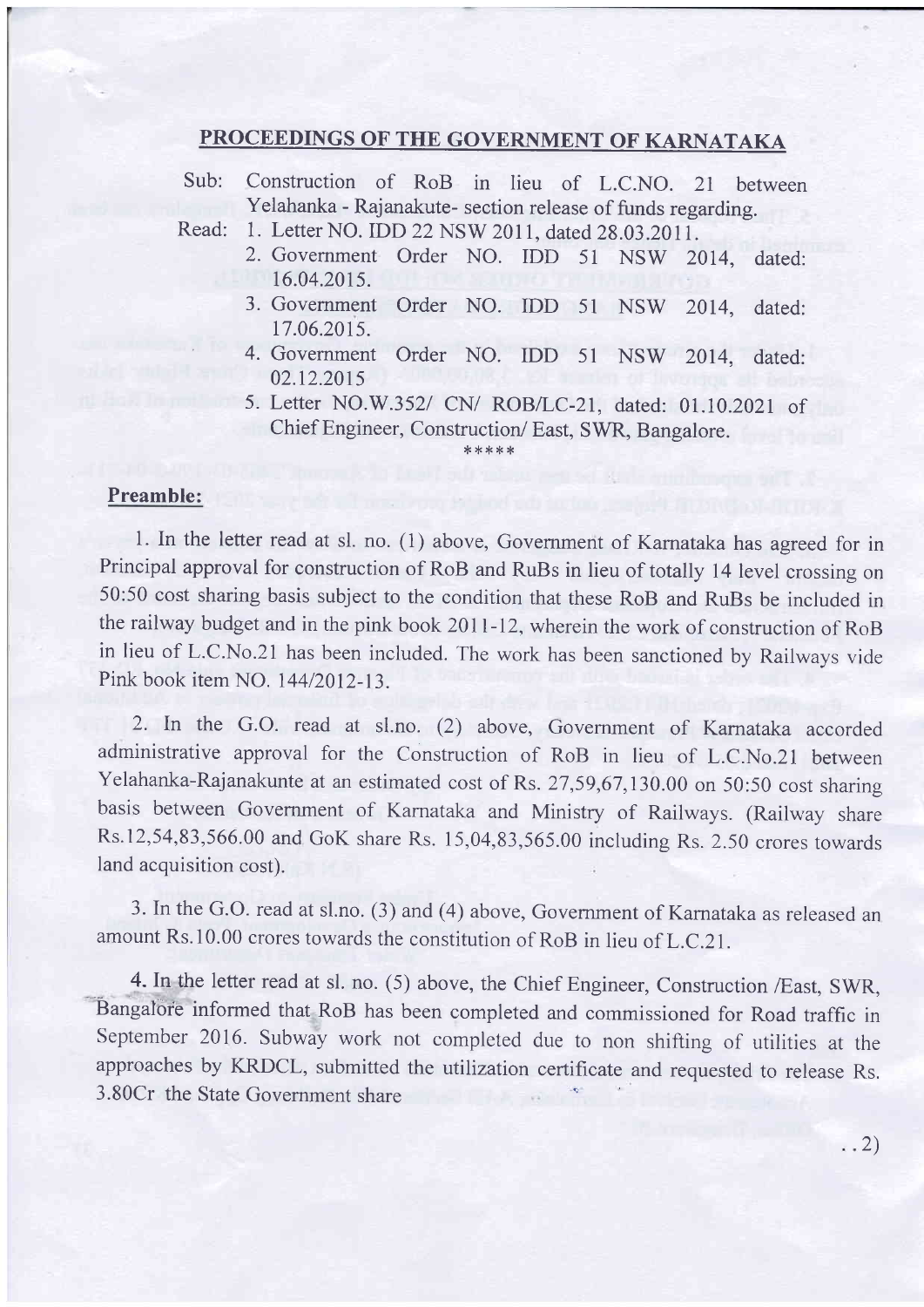5. The Proposal of the Chief Engineer, Construction /East, SWR, Bangalore has been examined in detail. Hence this order.

## GOVERNMENT ORDER NO: IDD 187 NSW 202021. BANGALORE DATED:06.12.2021

1. Under the circumstance explained in the preamble, Government of Karnataka has accorded its approval to release Rs. 3,80,00,000/- (Rupees Three Crore Eighty lakhs only), towards the share of the Government of Karnataka, for the construction of RoB in lieu of level crossing gate no.2l, between Yelahanka and Rajanakunte.

2. The expenditure shall be met under the Head of Account"5465-01-190-3-04-2lI-K-RIDE-RoB/RUB Project, out of the budget provision for the year 2O2l-22.

3. The Director, K-RIDE, Bangalore is authorized to draw the amount on a payee's receipt duly countersigned by the Under Secretary to Govemment, Infrastructure Development Department. K-RIDE shall in furn deposit the same to the Financial Advisor and Chief Accounts Officer (Construction), SWR, Bangalore.

4. The order is issued with the concurrence of Finance Department vide No. FD 437 Exp-I/2021, dated: 10.11.2021 and with the delegation of financial powers to Additional Chief Secretary/ Principal Secretary/ Secretary to Government vide G.O.No. FD 0l TFP 2021, dated:05 .04.2021.

> By Order and in the name of the Governor of Karnataka

au. (S.N Kalavathi) Under Secretary to Government, Infrastructure Development, Ports & Inland Water Transport Department, :080 -2203 4130.

..3)

## To:

1. The Principal Accountant General in Karnataka (A  $\&$  E), Office of the Principal Accountant General in Karnataka, AAD Section, Main Building, Opposite KPSC Office, Bengaluru-O1